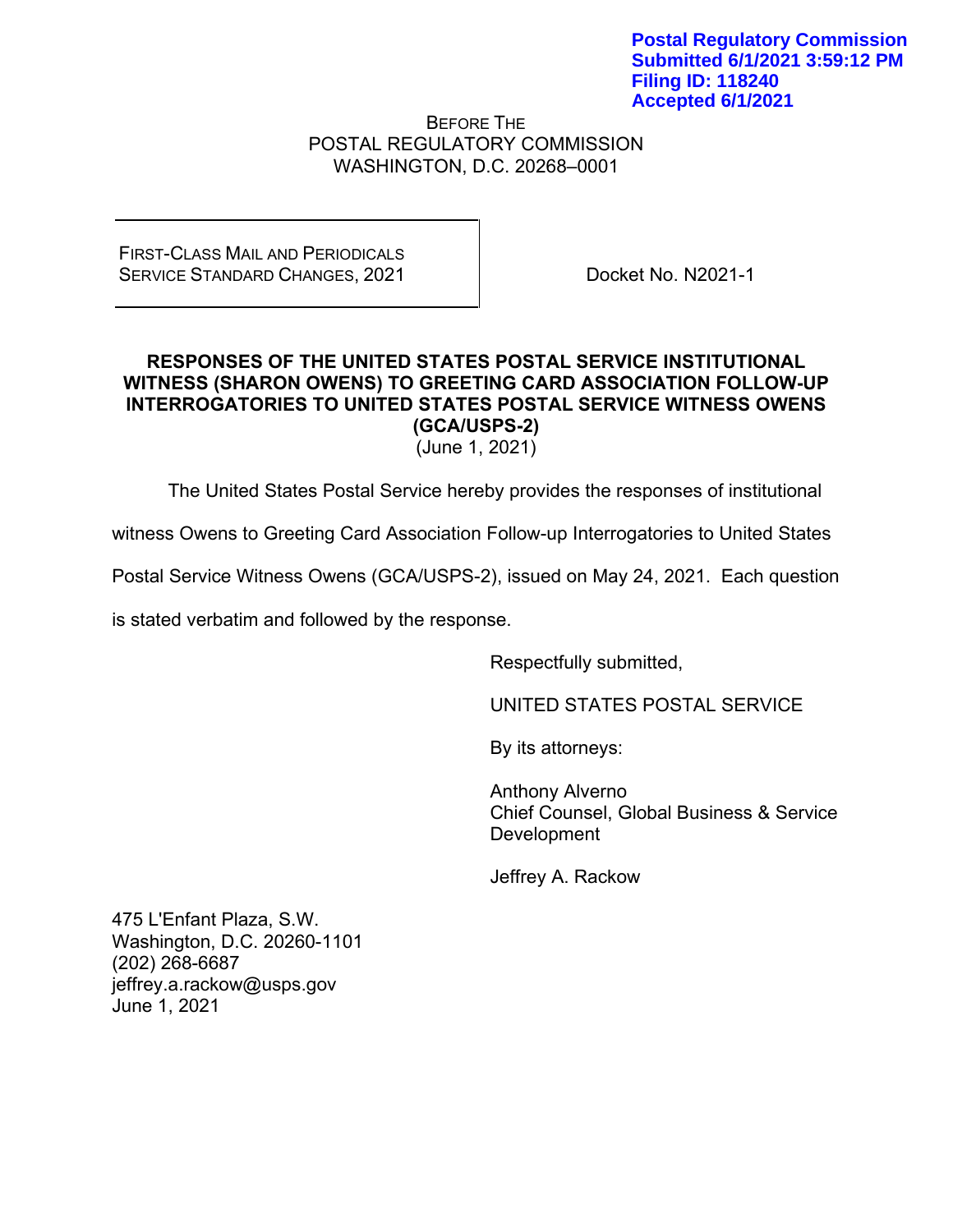## **RESPONSES OF UNITED STATES POSTAL SERVICE INSTITUTIONAL WITNESS OWENS TO GREETING CARD ASSOCIATION FOLLOW-UP INTERROGATORIES**

**GCA/USPS-2.** Please refer to your response to GCA/USPS-1. In what follows, "purchased" transportation refers to costs reported under Cost Segment 14 in the Postal Service's *Public Cost Segments and Components* report.

(a) Does the Postal Service employ a single cost-incurrence unit (e.g., ton-miles) to record the cost, for the First-Class Mail products listed under Cost Segment 14, of each of

(i) Purchased domestic air transportation,

(ii) Purchased domestic Alaska air transportation,

(iii) Purchased highway transportation,

(iv) Purchased rail transportation, and

(v) Purchased domestic water transportation.

(b) If your answer to (a) is affirmative,

(i) Please describe the unit employed for each mode listed in that part.

(ii) With respect to each mode, may the unit employed for it be used to compare quantities of purchased transportation consumed as between different First-Class Mail products?

(c) If your answer to (a) is not an unqualified affirmative, please explain how the Postal Service calculates the costs reported under Cost Segment 14, for each mode, for each First-Class Mail product.

# **RESPONSE:**

a. No, there is not a single cost incurrence unit for First-Class Mail products for the

cost components in Cost Segment 14.

- b. Not applicable.
- c. The Postal Service develops the costs for Cost Segment 14 by cost

component (or mode, as noted in the question), reported in the Cost

Segments and Components report, through a five-step process.

First, the purchased transportation costs by account from the general

ledger (e.g., USPS-FY20-5) are categorized into homogeneous groups

and summed. These homogeneous groups (e.g., commercial air,

inter-area regular) are referred to as cost elements.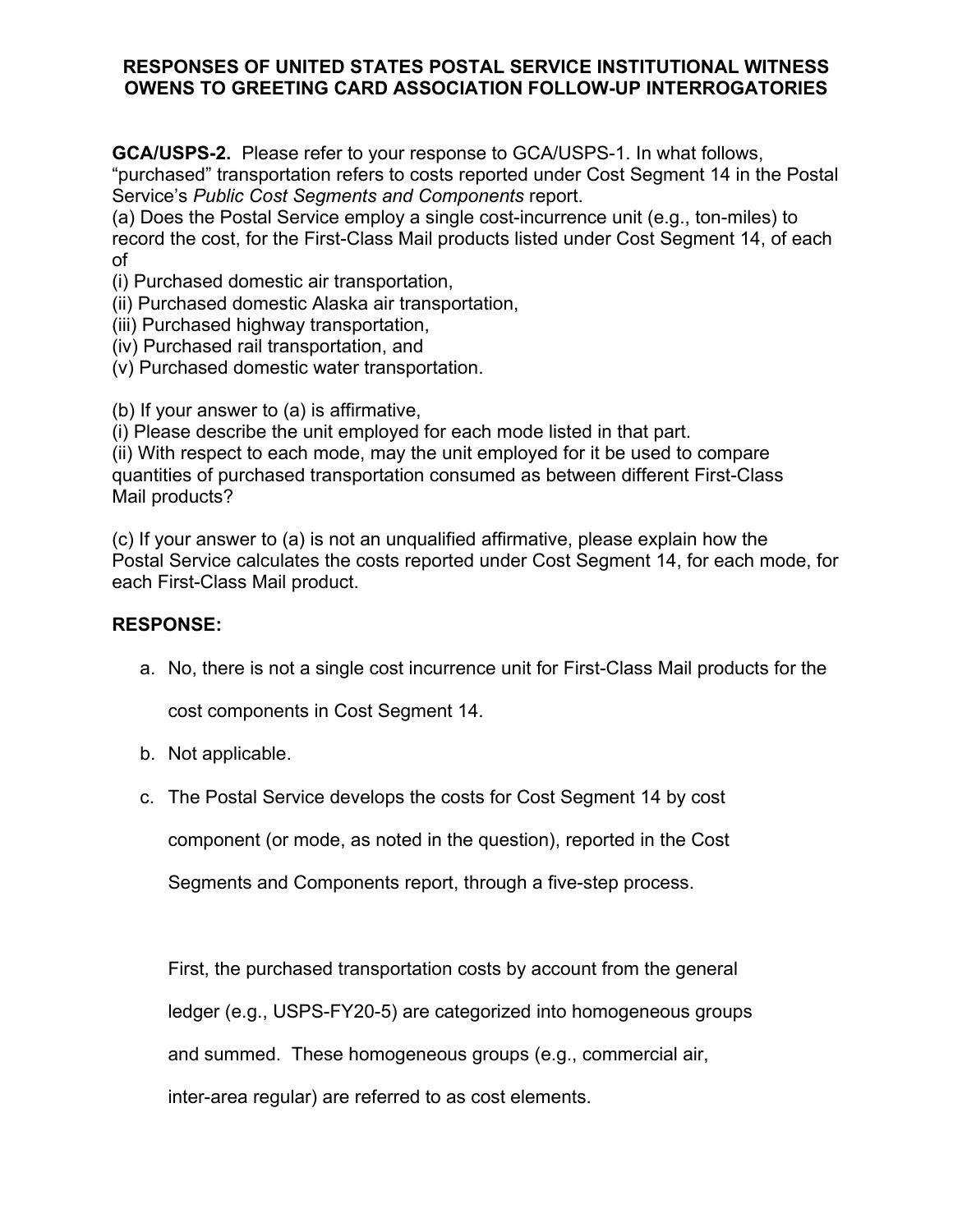#### **RESPONSES OF UNITED STATES POSTAL SERVICE INSTITUTIONAL WITNESS OWENS TO GREETING CARD ASSOCIATION FOLLOW-UP INTERROGATORIES**

Second, the appropriate volume variability, by cost element, is multiplied by its respective total costs. This step results in volume variable costs by cost element. The volume variability for each cost element measures the change in cost in response to volume changes.

Third, the volume variable costs by cost element are summed into similar groups (e.g., inter-Sectional Center Facility cost pool is the sum of inter-Processing & Distribution Center or Facility, inter-area, or intercluster cost elements) to form cost pools.

Fourth, distribution keys, by cost pool, based on relative measurements of the cost driver (e.g., pounds, cubic-foot miles), are applied to the volume variable costs to distribute the volume variable costs, by cost pool, to products. Within a particular cost pool, relative amounts of cost drivers can be used to compare the amount of purchased transportation consumed by product, including those products within First-Class Mail. However, these amounts are not comparable across cost pools because of the differences in the cost drivers and the differences in the cost per cost driver (e.g., the cost per pound may differ between two cost pools that both use pounds as the cost driver). In the CS14 table of the *FY 2020 Public Cost Segments and Components* report, volume variable costs are provided by cost